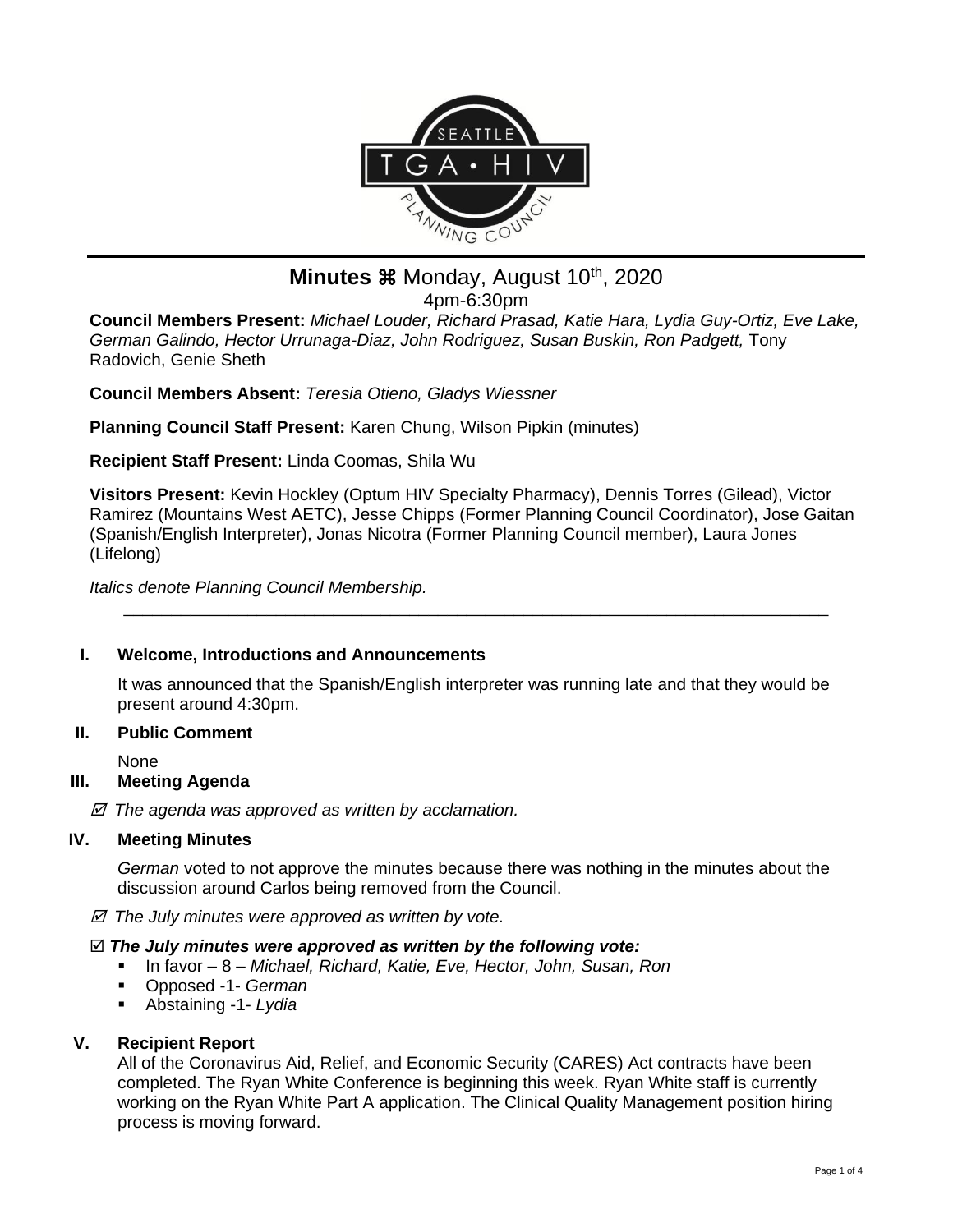## **VI. Executive Committee Report**

The committees reported back and discussed work items.

## **VII. Needs Assessment, Priority Setting & Resource Allocation (NA-PSRA) Committee Report**

#### **<The interpreter joined the meeting>**

This committee is meeting weekly for the PSRA process. The last meeting discussed the carryover request, and allocating the carryover funds to service categories. The Minority AIDS Initiative (MAI) carryover funds were decided by prevalence of HIV/AIDS in the Black (\$19,968) and Latinx (\$14,460) communities.

The formula funds were allocated to the following service categories: \$70,000 for Food & Meals, \$15,000 for Non-Medical Case Management (NMCM) Chemical dependency Support, \$15,000 for NMCM Engagement & Retention, and \$11,468 in NMCM Housing. This decision was based on data around need and ability to spend out funds. In response to a question about if undocumented people living with HIV (PLWH) were considered in these funding decisions, it was noted that it was not a major part of discussion but that it should be moving forward especially in the PSRA process.

#### *MOTION: Richard moves to accept this proposal for the carryover funds as laid out by the NAPSRA Committee. Lydia Seconded.*

#### *Discussion: In response to a question, it was stated that carryover funds must be spent out and cannot be carried over again.*

#### *The motion passed with the following vote:*

- In favor 10 *Richard, Michael, Katie, Susan, Lydia, Eve, Ron, German, Hector, John*
- Opposed -0-
- Abstaining -0-

#### **VIII. Membership/Operations Committee Report**

This committee discussed trainings, and decided to reach out to the +Caucus to see what trainings would be most helpful for Council members. The upcoming meeting should include an interview for a new Council member. There is a focus on recruitment especially for PLWH members, a mental health treatment provider, and a representative of incarcerated persons. Jesse Chipps is present to discuss the historical changes to the bylaws. It was noted that there were several issues with the rules that governed the Council, and that it had been a long time since there had been any changes made. The goal was to make the language of the bylaws and the rules less of a barrier to the participation of PLWH. It was noted that early on there were many conflicts around decisions on the rules, and that there was some distrust. One of the major changes was to remove lifetime membership on the Council, and to change from 2 2year terms with exceptional  $3<sup>rd</sup>$  terms, to 2 3year terms. The appendices were eliminated and moved into the policies and procedures as well. The Consumer Caucus was also eliminated early in the revision process, but has since been reinstated.

#### *<Susan Buskin left the meeting>*

#### *MOTION: Eve motioned to approve the bylaws. Ron seconded.*

*Discussion: In response to a question it was stated that a co-chair position can only be held for 2 2year terms, and a typo was corrected to reflect this. It was stated that this is the case*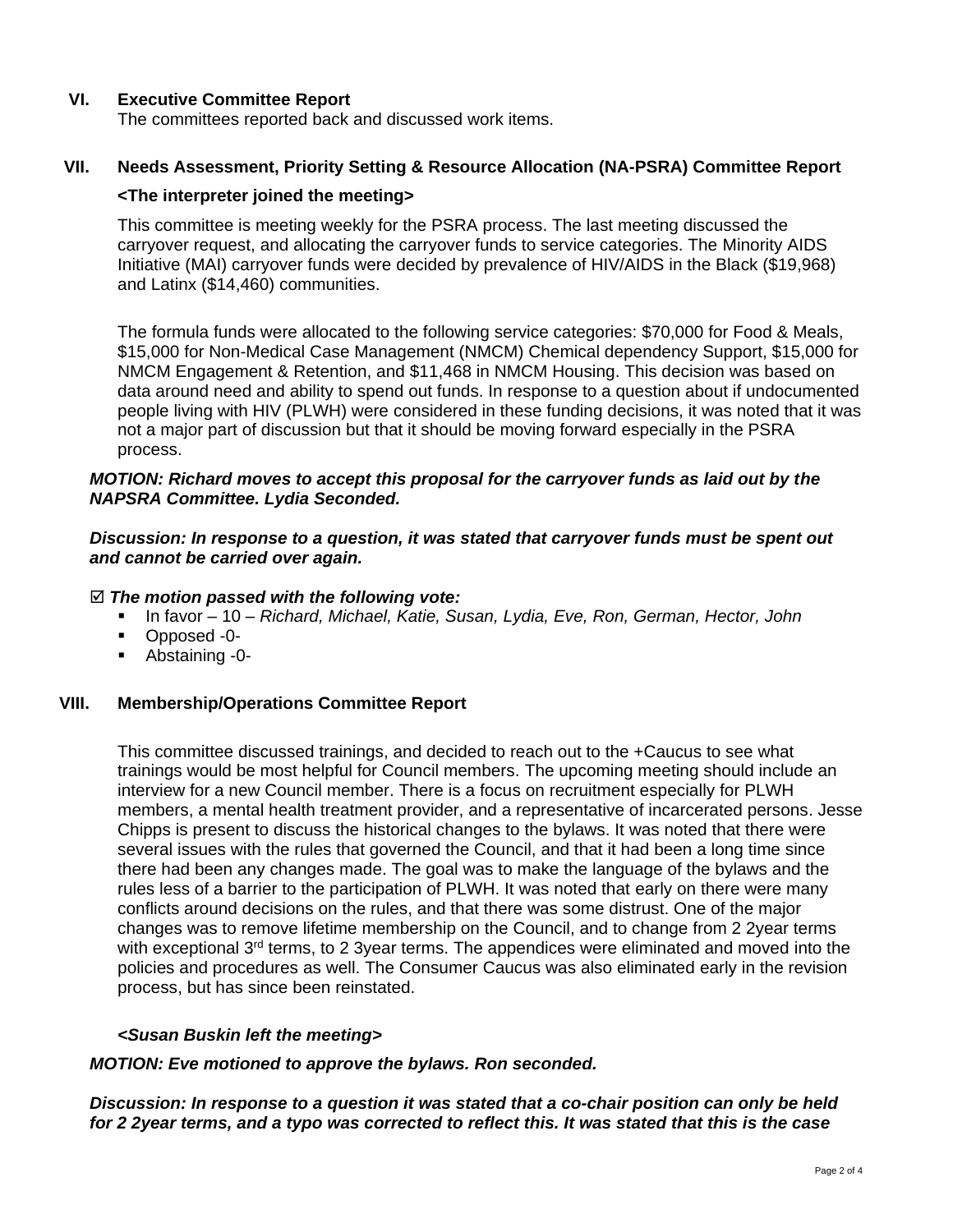*because co-chairs felt that it takes about a year to find their feet as a Council co-chair. In response to a question it was noted that NAPSRA, Membership/Operations, and Executive Committees cannot have members that are not Councilmembers. In response to a question it was noted that Appendix B was eliminated, and some of the information from that appendix were moved into the body of the bylaws.*

## *MOTION: Eve motioned withdraw the previous motion and to approve the bylaws with the requested changes. Katie seconded.*

#### *The motion passed with the following vote:*

- In favor 8 *Michael, Katie, Lydia, Ron, Eve, Hector, John, Richard*
- Opposed --
- Abstaining -1- *German*

#### **IX. +Caucus Report**

This committee discussed trainings that +Caucus members would like to see for the full Council and in committee meetings. New member orientation was discussed, and a test run of the revised new member orientation will be presented in this committee. Recruitment is an ongoing discussion, and a social media presence was discussed to facilitate this. Talking to members whose terms are ending to help with recruitment was discussed. Incentives for recruitment were also discussed. It was stated that it is very important to reserve time in this meeting to be in community with one another and for PLWH to be supporting each other. It was noted that this is especially important in these socially isolated times. The +Caucus also put together guiding principles of important service items to PLWH for the NAPSRA Committee to keep in mind while they are making funding decisions. John is almost done with the brochure and will be sending it to Karen for printing.

#### *<Susan rejoined the meeting>*

#### **X. System of Care Committee Report**

This committee has finished the General Standards, and Tony presented this to be approved by the Council. This committee is now working on the Housing Standards.

#### *<John Rodriguez left the meeting>*

#### *MOTION: Richard motioned to accept the General Standards. Lydia Seconded.*

*Discussion: In response to a question on 3.1, it was stated only Ryan White eligibility documentation is checked, and that Ryan White cannot be used to fund care & services funded by other sources. In response to a question about the "continuum of care," it was stated that this language was trying to capture how someone receives care as a whole person and not just how they receive HIV care. In response to a question, it was stated that the Council does not have access to agency specific quality management data, but previously the overall data on this has been presented to the Council.*

#### *The motion passed with the following vote:*

- In favor 9 *Richard, Michael, Katie, Lydia, Ron, Eve, Susan, German, Hector*
- Opposed -0-
- Abstaining -0-